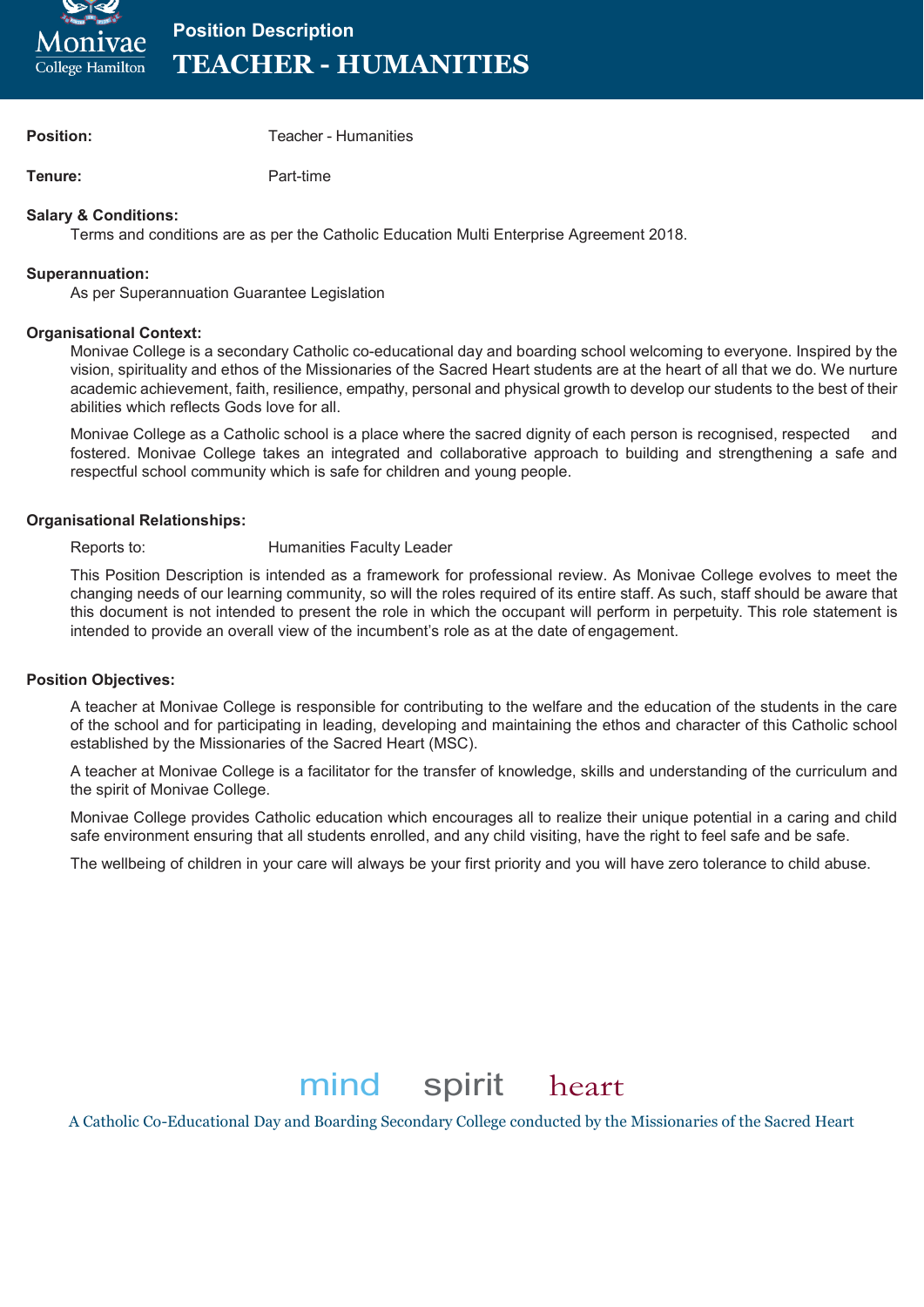# **Key Responsibilities:**

## **Teaching and Learning**

## *Objectives:*

- 1. A love of learning and an ability to impart it to others
- 2. Strong classroom management skills
- 3. Strong knowledge of and high regard for particular subject area(s)
- 4. Effective and timely feedback to students about their class work and assessment items
- 5. Other supervision requirements
- 6. A willingness to be involved with the co-curriculum
- 7. An ability and willingness to communicate effectively with parents

### *Performance Indicators:*

- A positive, ordered environment where effective learning takes place
- Demonstrated knowledge when working with colleagues and curriculum teams
- A record of subject specific ProfessionalDevelopment
- Students receive verbal and written reports on progress and behaviour, set tasks are returned generally within two weeks
- Duties are effectively and punctually completed
- Demonstrated involvement with the co-curriculum
- Parents are well supplied with information about the progress of students, inquiries are promptly answered

### **MSC and Monivae College Spirituality and Ethos**

#### *Objectives:*

1. An understanding of and value for MSC Spirituality and an ability to impart it to others

### *Performance Indicators:*

• Participation in Professional Development opportunities about Heart Spirituality

### **Relationships**

*Objectives:*

- 1. A value for the sacredness of each person and an attentiveness to the aspirations and needs of individuals especially those who are disadvantaged or isolated: mentally, physically, emotionally or geographically
- 2. Founded on love and built on love, MSC schools offer a vision of hope for humankind, one to which all their members can contribute as they grow strong in faith. Protection for children and young people, in MSC Schools, is based upon the belief that the inherent dignity of each person be recognized andfostered.
- 3. An ability and willingness to work effectively with others and as a member of a Department or work team
- 4. An ability and willingness to relate to students and other members of staff as a professional educator with compassion, availability, understanding; dealing with students and each other in an atmosphere of family, friendship and collegiality

#### *Performance Indicators:*

- Demonstrated respect for others regardless of theirsituation
- Demonstrated ability through active participation in meetings and contributions to work teams<br>• Demonstrated willingness to work with and relate to others positively and openly
- Demonstrated willingness to work with and relate to others positively and openly

#### **Personal Organisation**

*Objectives:*

- 1. Sound personal organisation including an ability to meet work deadlines (including records of student progress, and other requirements) and targets
- 2. Attributes of punctuality, appropriate grooming
- 3. Effective communication skills
- 4. A strong work ethic
- 5. Appropriate ICT skills

#### *Performance Indicators:*

- Attire is of an appropriate professional standard
- Effective and appropriate means of communication are used including personal, face-to-face, attendance at meetings
- Use of the College's Learning Management System (SIMON).

\*\*Induction would include familiarisation with this program